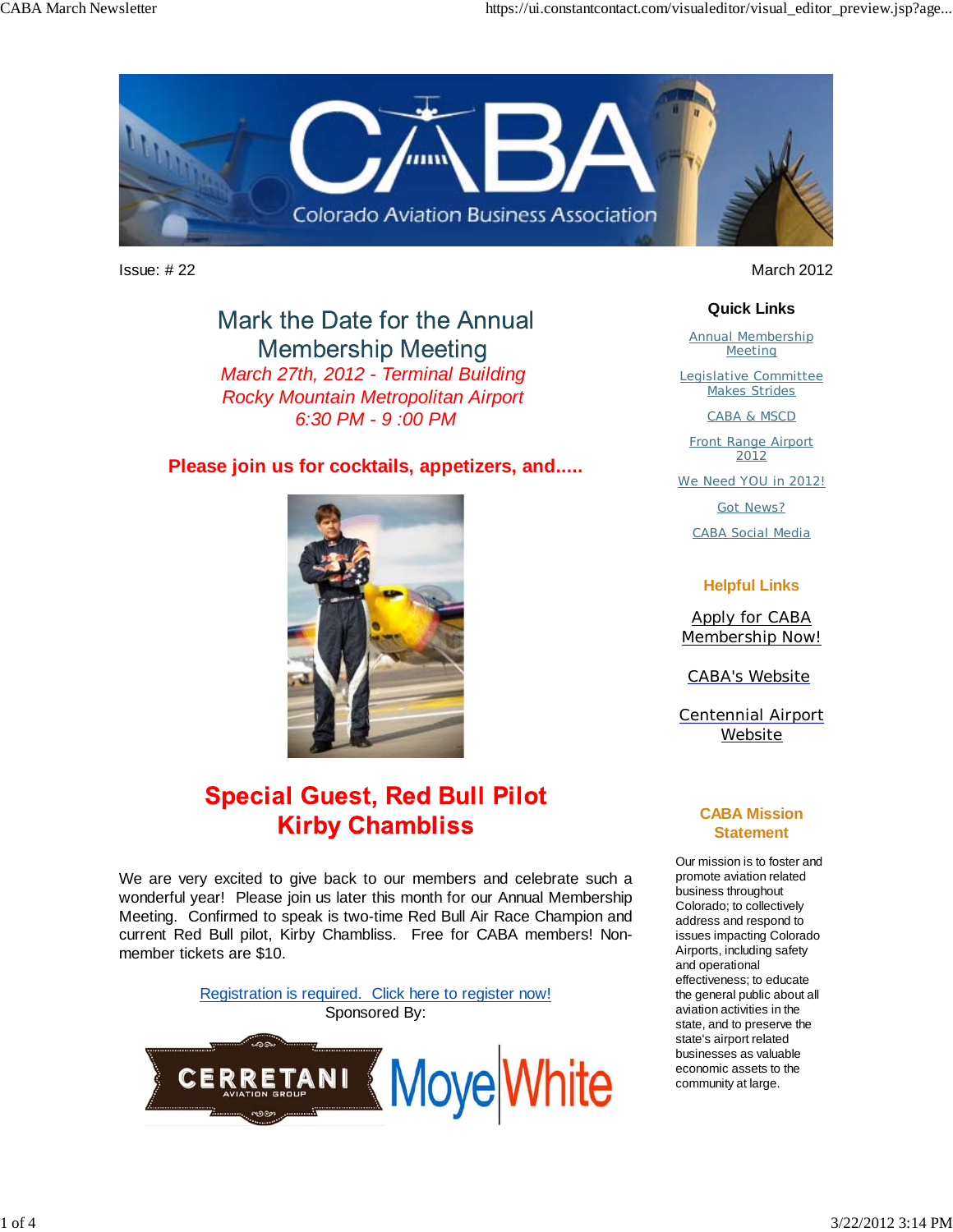#### Legislative Committee Makes Strides **Committed to Advocacy for our Members**

The CABA legislative committee is working as an advocate for you, our members. Run by Gene Langfeldt of Wetzel Aviation, the committee and other board members recently attended the Colorado Airport Operators Association (CAOA) Winter Conference. At this conference, CABA was able to reach out to not only the owners, operators, and users of the 79 public use airports, but also to political figures from across the state.

The committee also requests that our members contact representatives in Washington to reject the user fees for general aviation proposed by President Obama. The National Business Aviation Association (NBAA) has developed a "Contact Congress" web site which contains a letter dedicated to telling Congress to oppose the president's proposed user fees.

#### Click here to learn more about the user fee threat and how to take action.

For more information and to get involved with the legislative committee, please contact Gene Langfeldt.

### CABA Building Strong Relationship with MSCD **Working to Ensure a Pathway to Business Aviation**

On March 15th, CABA will host a Meet and Greet with the students of Metropolitan State College of Denver's Aviation Department. This will be an opportunity for students to meet professionals from the business aviation sector and explore the possibility of starting a student organization under the Colorado Aviation Business Association. The meeting will be informal and informational in nature to gauge student levels of interest.

> When: 4:30 pm on Thursday, March 15th Where: Metro State College of Denver Department of Aviation and Aerospace Science Room 114 in the Seventh Street Building

For more information please contact:

Metro State College of Denver's Professor Kevin R. Kuhlmann at kuhlmank@mscd.edu

### Front Range Airport Hopeful in 2012 **New Facilities and Contracts Look Promising for FTG**

Front Range Airport (FTG) is the last GA airport constructed in Colorado and is one of the largest general aviation airports in the United States. With just under 4,000-acres of land and adjacent non-residential master planned industrial complex, further surrounded by tens of thousands of acres of dry land farming, it is "remote." Now, that perceived weakness has become its strength.

Remote and convenient with excess capacity, makes it ideal for a spaceport as well as a site for UAVs (unmanned aerial vehicles) or more adequately defined R.P.V. (Remote Pilot Vehicle). Director of Aviation,

#### **CABA Board of Trustees**

Reggie Arsenault (Chairman)

Brittany Davies (Vice Chairwoman)

MacKenzie Kelly(Secretary)

Iver Retrum (Treasurer)

Chris Leach (Membership Director)

> Gene Langfeldt Nathalie Drolet Dan Perrin Barry Stidham

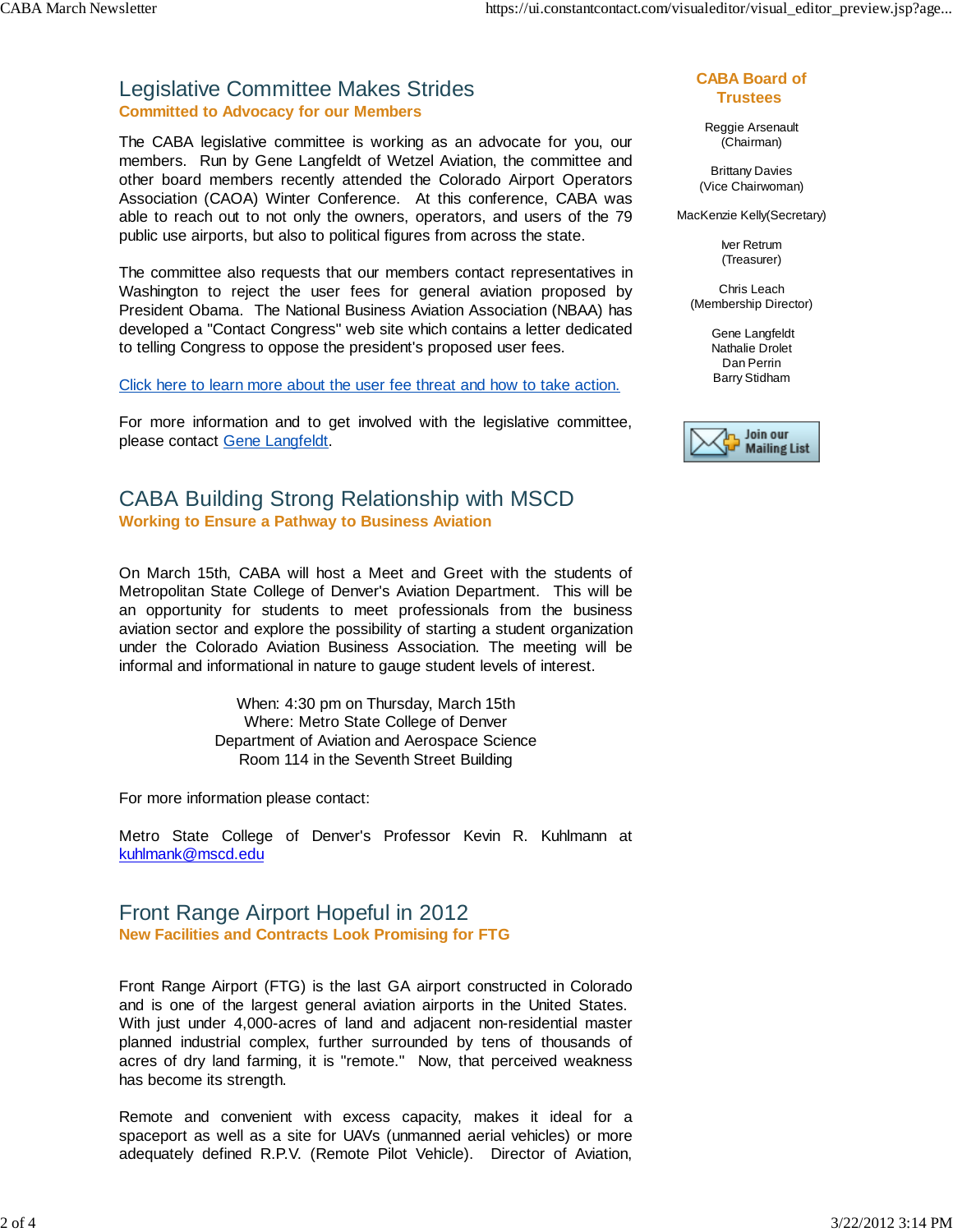Dennis Heap commented, "FTG is only six miles southeast of the 10th busiest airport in the world - DIA, and within 30 minutes from Metro Denver and its vast employment base."

Spaceport and UAVs are just two components of an aerospace center that are converging with aviation. A key partner for the reliever airport is its strong relationship with DIA. "We would not be going forward with this concept," stated Heap, "except for the open communications we have with Kim Day, and understanding that we will not pursue opportunities that would harm that relationship."

FTG recently completed a terminal renovation with bonus money it received from an oil & gas lease entered into last year with Anadarko Petroleum. This includes a state-of-the-art customer service center, corporate pilot lounge, flight planning room, and full-service restaurant and bar. "We are already seeing positive results," said Ken Lawson, Assistant Director, "with a year-to-date increase of 38.7% in Jet A fuel sales."

Strategic Simulation Solutions became the anchor tenant for Front Range Airport's Aerospace Center after signing a 40-year land lease with the "remote" but "convenient" general aviation airport to build a special purpose building which will be 50' x 80' with a 30' clear ceiling. The building will house the first A320 full motion simulator to be operational 20 hours per day, 7 days per week, with 4 hours for FAA maintenance per night between the hours of 22:00 thru 02:00. Twenty-one pilot / instructor personnel will operate the simulator on a daily basis. Ground school will constitute an additional 12 students per day, 5 days per week with 1 instructor per class. Provisionally, Flight Attendant Training is anticipated to comprise up to 50 students for 3 days every 2 weeks. Simulator training will begin 3rd quarter 2012.

Bottom line, business at FTG is picking up and just keeps getting higher and higher!

## We Need YOU in 2012!

**Committees Need Your Help Today!** 

We are working hard to reorganize our committees in 2012 and we need your involvement! We will have the following committes this next year and are always looking for other aviation professionals to help!

- Educational Outreach
- Membership
- Legislative
- Communications
- Industry Professionals

Join us today by emailing your board members at info@mycaba.org. We will get back to you as quickly as possible with more information and can answer any questions you may have. We look forward to working with you!

### Got News? **Member News Section Added on the Website**